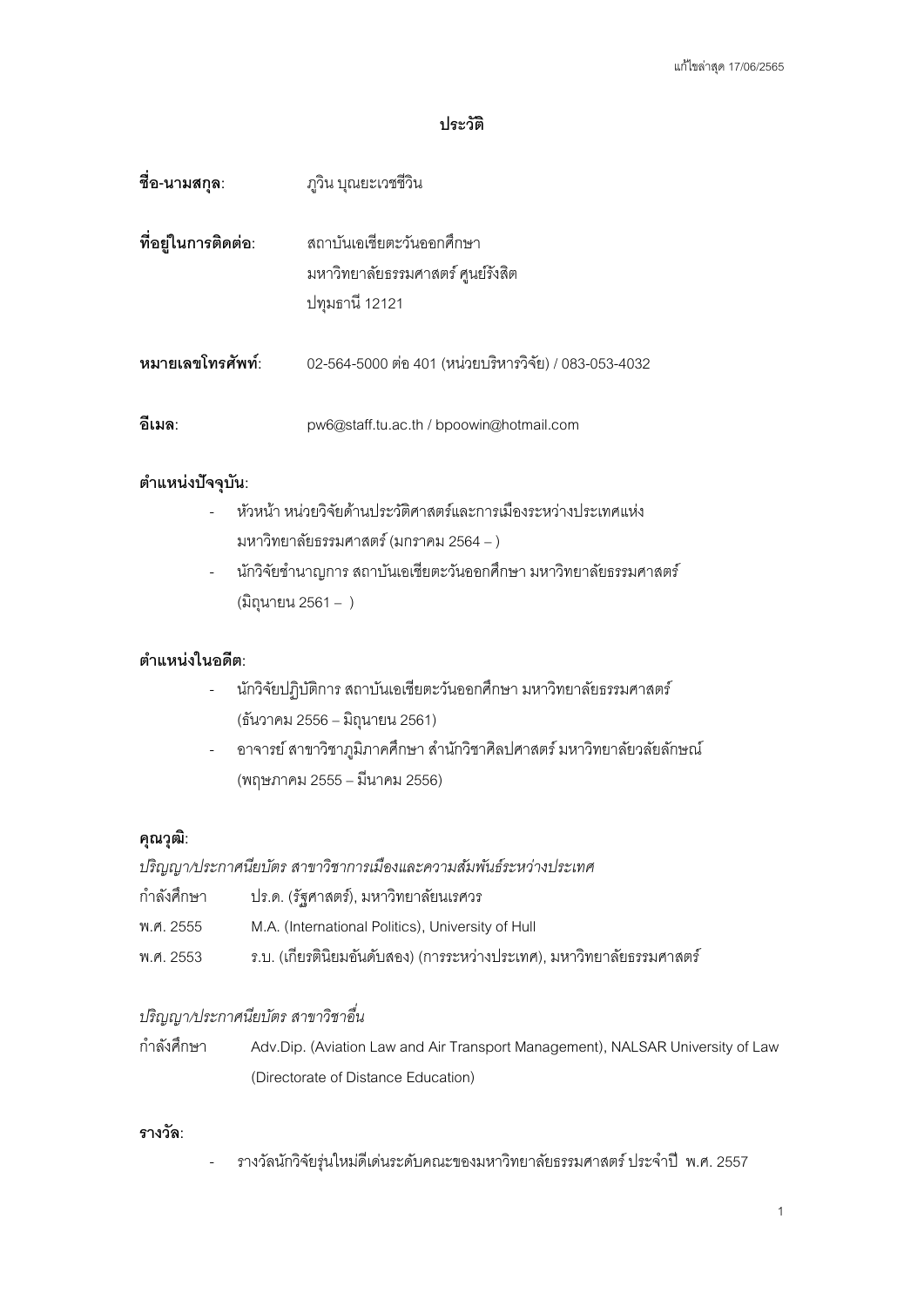### **ความสนใจทางวิชาการ:**

- ความมั่นคงเคเชีย-แปซิฟิก
- พหุภาคีนิยมภูมิภาคในเอเชียตะวันออกเฉียงใต้
- นโยบายต่างประเทศของไทย
- สื่อบอยเลิฟ (BL) ในไทย
- สังคมศาสตร์การบิน

#### **Author and Research Identifiers:**

- ORCID iD 0000-0002-9080-2052
- Web of Science ResearcherID O-2868-2014
- Scopus Author ID 56798368800

### **ผลงานวิชาการ:**

# **ผลงานตีพิมพ์ภาษาอังกฤษ**

#### *บทความ*

### **วารสารระดับนานาชาติ**

#### วารสารในฐานข้อมูล Web of Science (Clarivate Analytics) / Scopus

"Antonov An-225 Mriya: The world's largest aircraft destroyed—why?." *Kasetsart Journal of Social Sciences* (in press). (with Bordin Saisaeng, and Kiraphat Khianthongkul)

- "Testing the relationship between democratic accountability and the approved use of inactivated COVID-19 vaccines: Evidence from 194 countries." *Kasetsart Journal of Social Sciences* (in press). (with Porntep Kamonpetch, and Ketsarin Sirichuanjun)
- "The Myth of Sino-Thai Brotherhood: Archival Evidence on Thailand's Relations with China in Continental Southeast Asia in the 1990s." *Asian International Studies Review* 23, no. 1 (in press). DOI: 10.1163/2667078X-bja10014 (with Wichian Intasi, and Watcharabon Buddharaksa)
- "Thailand's Balancing Behavior, 1947-1991: Some Empirical Evidence." *Pertanika Journal of Social Sciences & Humanities*30, no. 2 (2022): 407-28. DOI: 10.47836/pjssh.30.2.01 (with Thapiporn Suporn, and Ketsarin Sirichuanjun)
- "The Cold War, Old and New: A Preliminary Comparative Study of Polarity, Polarisation, and Elements of (In)stability." *Pertanika Journal of Social Sciences & Humanities*29, no. 2 (2021): 903-22. DOI: 10.47836/pjssh.29.2.09 (with Thapiporn Suporn, Pattanarat Faugchun, and Natthanont Sukthungthong)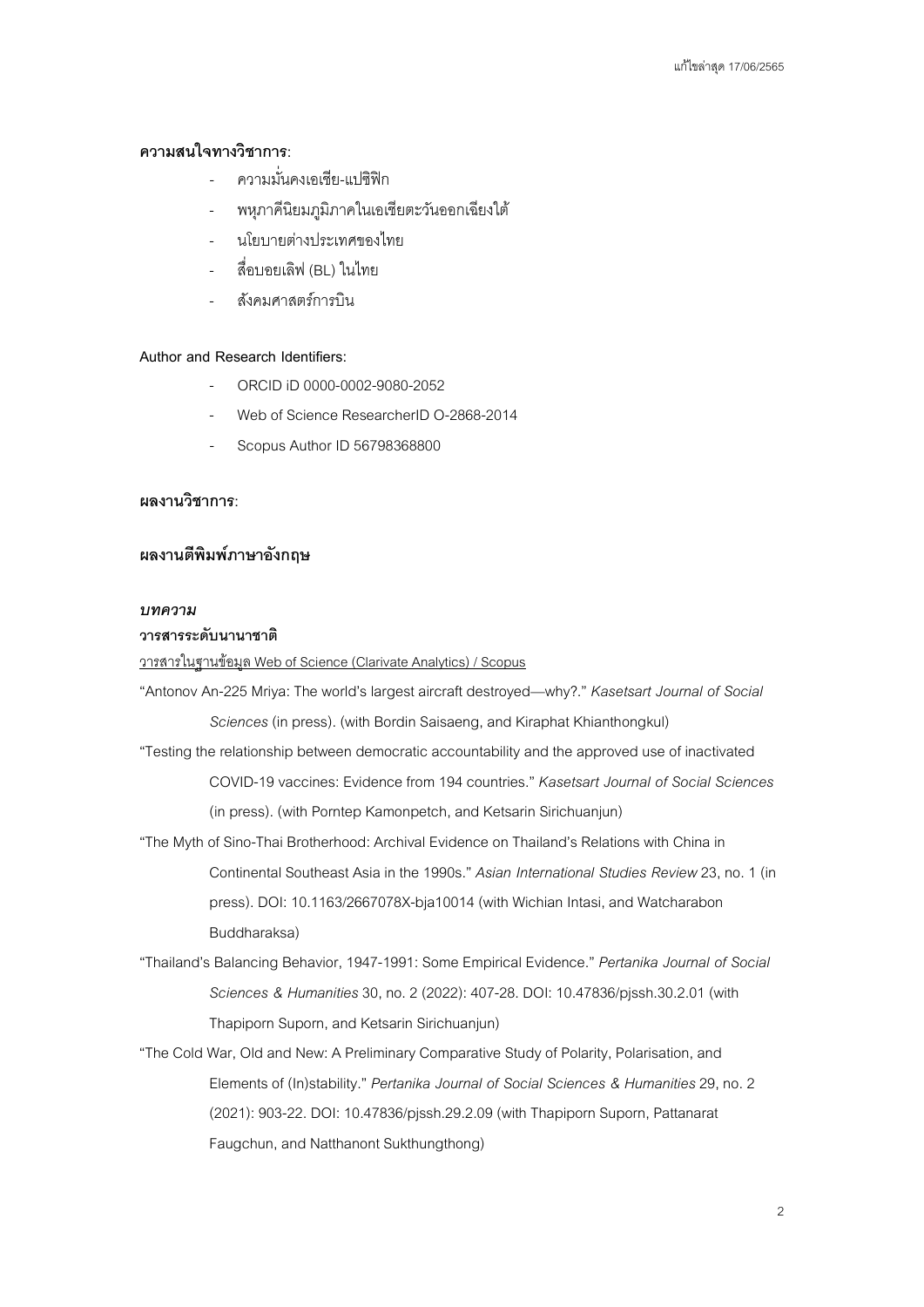- "China and Mekong Regionalism: A Reappraisal of the Formation of Lancang-Mekong Cooperation." *Asian Politics & Policy*24, no. 2 (2021): 193-211. DOI: 10.1111/aspp.12575. (with Pongphisoot Busbarat and Thapiporn Suporn)
- "How Regime Type and Governance Quality Affect Policy Responses to COVID-19: A Preliminary Analysis." *Heliyon*7, no. 2 (2021): e06349. DOI: 10.1016/j.heliyon.2021.e06349. (with Ketsarin Sirichuanjun)

"A Preliminary Analysis of Securitising Mental Health in LAMICs Regional Groups: The Case of ASEAN." *Pertanika Journal of Social Sciences & Humanities*23, no. 3 (2015): 741-60.

"Revisiting Thailand's Aggression against Cambodia, 1953–1962: An Expected Utility Theory of War Initiation." *Pertanika Journal of Social Sciences & Humanities*23, no. 2(2015): 413-29.

"Theories of International Politics after the Incident of 9/11: The Richness and Weakness of Realist Tradition in the Twentieth-First Century." *Kasetsart Journal: Social Sciences*33, no. 1 (2012): 161-69.

วารสารนอกฐานข้อมูล Web of Science (Clarivate Analytics) / Scopus

- "The Asia Cooperation Dialogue (ACD): Formation and Development." *Ritsumeikan Journal of Asia Pacific Studies*35 (2016):17-26. (with Phakin Nimmannorrawong)
- "A regional security complex analysis of the Preah Vihear temple conflict, 1953–1962." *Ritsumeikan*  Journal of Asia Pacific Studies 32 (2013): 14-26.
- "The Internet: An(other) agent that disseminates Japanese 'soft power' resources." *Journal of Contemporary Eastern Asia*11, no. 1 (2012): 21-29.
- "Thailand four years after the coup: The struggle against the dissenters." *Journal of Contemporary Eastern Asia*10, no. 2 (2011): 47-56.
- "Constructing the 'Red' Otherness: The Role and Implications of Thainess on Polarised Politics."

*ASEAS - Austrian Journal of South-East Asian Studies*3, no. 2 (2010): 241-48.

"Internet Politics: Internet as a Political Tool in Thailand." *Canadian Social Science*6, no. 3 (2010): 67-72.

#### **วารสารระดับชาติ**

#### วารสารในฐานข้อมูล TCI

- "Testing an Expected Utility Theory of War: Mao's Decision for War in Korea as a Case Study." *Prince of Songkla University Journal of International Studies*7, no. 2 (2017): 125-146.
- "Reassessing terrorism in the South of Thailand: A critical perspective." *Veridian E-Journal*10, no. 4 (2017): 175-189.
- "The Lancang-Mekong Cooperation (LMC) Viewed in Light of the Potential Regional Leader Theory." *Journal of Mekong Societies*12, no. 3 (2016): 49-64.
- "Some Observations on China's Promotion of Confucianism." *Veridian E-Journal*7, no. 5 (2014): 77- 86.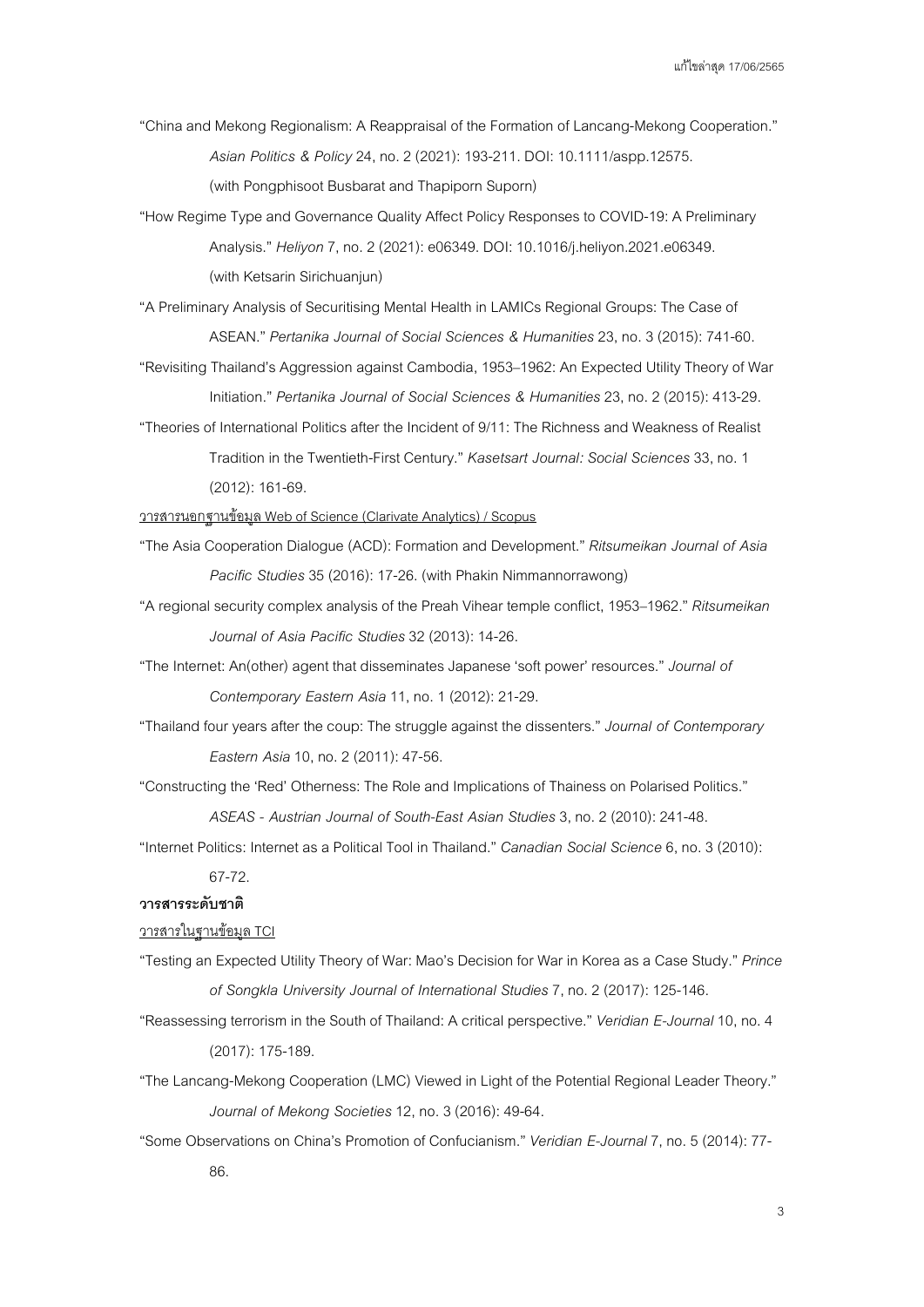- "Southeast Asia and the Return of the Great Powers." *The International Journal of East Asian Studies* 18, no. 2(2014):39-47. (with Bordin Saisaeng)
- "The Use of Military Instruments, War and International Relations." *Journal of Social Sciences Naresuan University*9, no. 2 (2013): 104-20.
- "Rethinking Empire after 1945: A Realist Viewpoint." *Journal of Politics and Governance*2, no. 2 (2012): 155-63.
- "The Olympic Games and International Relations: The Case of Beijing 2008." *Journal of Mekong Societies*8, no. 2(2012): 121-34.
- "Does realism still dominate the theory and practice of International Relations?." *Songklanakarin: Journal of Social Sciences and Humanities*18, no. 1 (2012):23-34.
- "Intelligence and US Foreign Policy since WWII: A Review of Current History." *Veridian E-Journal*4, no. 2 (2011): 159-66.
- "American motives behind the Vietnam War: A neo-realist perspective." *Veridian E-Journal*4, no. 1 (2011):383-93.
- "The orthodox and the critical approach toward terrorism: An overview." *Southeast Current*8,no. 86 (2011):34-42.

# *บทหนังสือ*

- "The Queer If Limited Effects of Boys Love Manga Fandom in Thailand." In *Queer Transfigurations: Boys Love Media in Asia*, edited by James Welker, 181-193. Honolulu: University of Hawai'i Press, 2022.
- "Humanitarian Self-Interest? Assessing Thailand's Developmental Initiative in Mainland Southeast Asia." In *The Niche Diplomacy of Asian Middle Powers*, edited by Brendan M. Howe, 79- 112. Lanham: Lexington Books, 2021. (with Paul Chambers)

#### *บทปริทัศน์หนังสือและบทความประเภทอืน่*

- "Comparative Analysis of Foreign Policies of Cusp States: The Case of Policies on Regionalism." In Leadership and Regional Organizations (Project Leader: Shintaro Hamanaka). *IDE Research Bulletin*, March 2020. (with Shintaro Hamanaka, Kohei Imai, and Yoichiro Sato) "Will the 'Milk Tea War' Have a Lasting Impact on China-Thailand Relations."*The Diplomat*, May 2,
	- 2020. https://thediplomat.com/2020/05/will-the-milk-tea-war-have-a-lasting-impact-onchina-thailand-relations/.
- "Thailand's Foreign Economic Policy toward Mainland Southeast Asia." *ISEAS Perspective*2019/64, August 20, 2019. (with Paul Chambers)
- "Is the Mekong-Lancang Cooperation a 'New' Hope for Water Resources Management in the Mekong?." *Mekong Connect*1,no. 1 (2019): 7-12.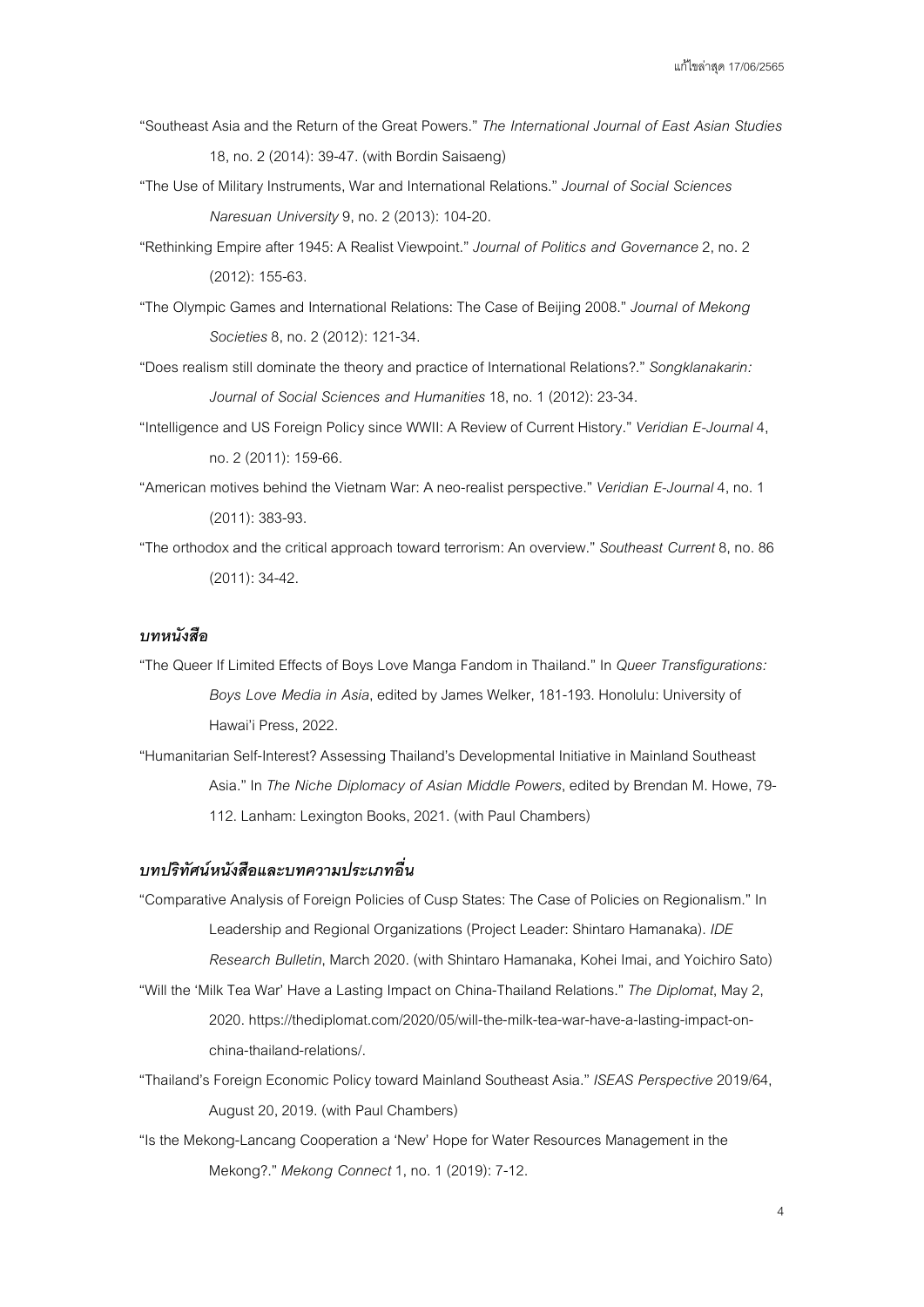#### **บทความนําเสนอในการประชุมเชิงปฏิบัติการและการประชุมระดับนานาชาติ**

- "Thailand's China Policy Revisited." Paper presented in the panel "China and ASEAN,"at the Asia Pacific Conference 2021, Beppu, 4-5 December 2021.
- "Humanitarian Self-Interest? Assessing Thailand's Developmental Initiative in Mainland Southeast Asia." Paper presented by co-author Paul Chambers in the panel "The Niche Diplomacy of East Asian Middle Powers,"at the 44th BISA Annual Conference 2019, London, 12-14 June 2019.
- "China's Belt and Road in the Mekong: Lancang-Mekong Cooperation." Paper presented at the RSIS Workshop on the Future Regional Security Architecture: The Role of Minilaterals, Singapore, 15 November 2018.
- "The *Wai* (Y[aoi]) Genre: Local BL Media in Thailand." Paper presented in the panel "Boys Love Media on the Move II: Southeast Asia,"at the Mechademia Conference on Asian Popular Cultures 2018, Kyoto, 25-27 May 2018.
- "The Elements of Instability in the Current International System and Their Impacts on the Mekong Region: Implications for ASEAN and South Korea." Paper presented at the 2018 KAIS-KF-ISIS Conference on Constructing Multilayered Communication Channels between Korea and ASEAN: A Meeting among Experts and Next Generation Leaders, Kuala Lumpur, 19- 20 April 2018.
- "Thailand's China Policy: Thailand, China, and the Mekong-Lancang Cooperation." Paper presented in the panel "Thailand and the Great Power Revisited," at the 11th Asian Political and International Studies Association (APISA) Annual Congress, Phitsanulok, 20-21 October 2017.
- "Japanese BoysLove Manga Fandom in Thailand." Paper presented at the XI IASSCS Conference, Bangkok, 12-15 July 2017.
- "Japanese Boys Love Manga Fandom in Thailand: An Overview." Paper presented at the Queer Transfigurations: International Symposium on Boys Love Media in Asia, Yokohama, 1-2 July 2017.
- "China, Thailand and the Lancang-Mekong Cooperation." Paper presented at the ISA International Conference 2017, Hong Kong (ISA Hong Kong 2017), Hong Kong, 15-18 July 2017.
- "Reading Boys Love (BL) Manga in Thailand: A Preliminary Study of Thai BL Reader Preferences." Paper presented at the 5th Biennial International Conference of the Japanese Studies Association in Southeast Asia, Cebu City, 15-16 December 2016.
- "The US–Philippines Alliance: The Current Phase." Paper presented at the 20th Young Scholars' Conference on Philippine Studies in Japan, Shizuoka, 4-5 July 2015.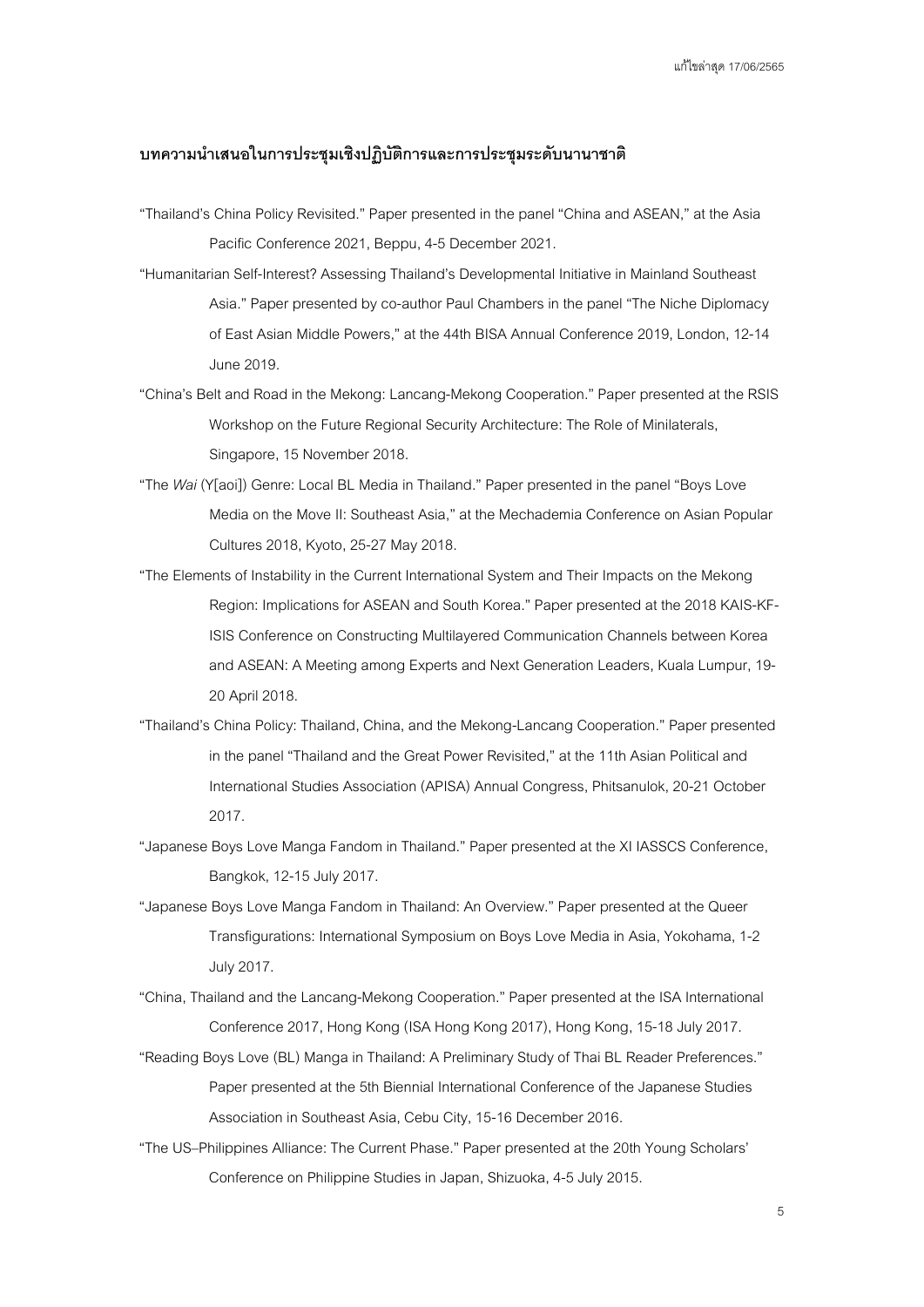"The Great Illusion of a 'People-Centred' ASEAN." Paper presented at the Fourth International Conference on Advancement of Development Administration 2015—Social Sciences and Interdisciplinary Studies (the 4th ICADA 2015—SSIS), Bangkok, 28-30 May 2015.

- "Securitizing Mental Health under the Framework of ASEAN: Some Observations." Paper presented at the 8th Asian Political and International Studies Association (APISA) Annual Congress, Chiang Mai,19-20 September 2014.
- "Great Powers' Pivot to Southeast Asia and the Region's Response: A Preliminary Introduction." Paper presented at the Walailak University International Conference in Asian Studies, Nakhon Si Thammarat, 18-19 February 2013.
- "The Preah Vihear Temple Conflict, 1953-1962: An RSC Analysis." Paper presented at the International Conference on Political Science, Public Administration and Peace Studies in ASEAN Countries, Hat Yai, 6-7 September 2012.

# **ผลงานตีพิมพ์ภาษาไทย**

### *หนังสือและเอกสารทางวิชาการ*

- *โลกของวาย*. ปทุมธานี: สถาบันเอเชียตะวันออกศึกษา มหาวิทยาลัยธรรมศาสตร์และหน่วยวิจัยด้าน ประวัติศาสตร์และการเมืองระหว่างประเทศแห่งมหาวิทยาลัยธรรมศาสตร์, 2564. ISBN: 978-616- 488-196-9 (กับ ณัฐธนนท์ศุขถุงทอง)
- *สหรัฐอเมริกา กับ วิชาความสัมพันธ์ระหว่างประเทศ: นัยของนโยบายต่างประเทศ ต่อ การโต้เถียงทางทฤษฎี*. กรุงเทพฯ: โครงการสหรัฐอเมริกาศึกษา สถาบันศึกษาความมั่นคงและนานาชาติ, 2554. ISBN: 978-6-165-51281-7
- *การรวมกลุ่มของประชาคมอาเซียน: อุปสรรคและความท้าทาย*. กรุงเทพฯ: Imagina Printing,2553. ISBN: 978-9-744-01297-5

### *รายงานการวิจัย*

- *รายงานผลการวิจัยฉบับสมบูรณ์โลกของวาย: การดัดแปลงขนบบอยเลิฟญีปุ่ นในซีรีส์วายไทย ่* . ปทุมธานี: สถาบันเอเชียตะวันออกศึกษา มหาวิทยาลัยธรรมศาสตร์, 2563. (กับ ณัฐธนนท์ศุขถุงทอง)
- *รายงานผลการวิจัยฉบับสมบูรณ์การพัฒนาเศรษฐกิจและสังคมสู่ประเทศไทย 4.0: ความท้าทายใหม่ การ ปรับตัว และข้อเสนอแนะเชิงนโยบาย*. ปทุมธานี: สถาบันเอเชียตะวันออกศึกษา มหาวิทยาลัยธรรมศาสตร์, 2563. (กับ หงษ์ฟ้า ทรัพย์บุญเรือง)
- *รายงานผลการวิจัยฉบับสมบูรณ์การพัฒนาเมืองอัจฉริยะของญีปุ่ น่ : บทเรียนสาหรับประเทศไทย ํ* . ปทุมธานี: สถาบันเอเชียตะวันออกศึกษา มหาวิทยาลัยธรรมศาสตร์, 2563. (กับ นิรินธร มีทรัพย์นิคม และ อรวรรณ นักปราชญ์)
- *รายงานผลการวิจัยฉบับสมบูรณ์ไทย กับ การก่อตังความร่วมมือล้านช้าง ้ -แม่โขง*. ปทุมธานี: สถาบันเอเชีย ตะวันออกศึกษา มหาวิทยาลัยธรรมศาสตร์, 2562.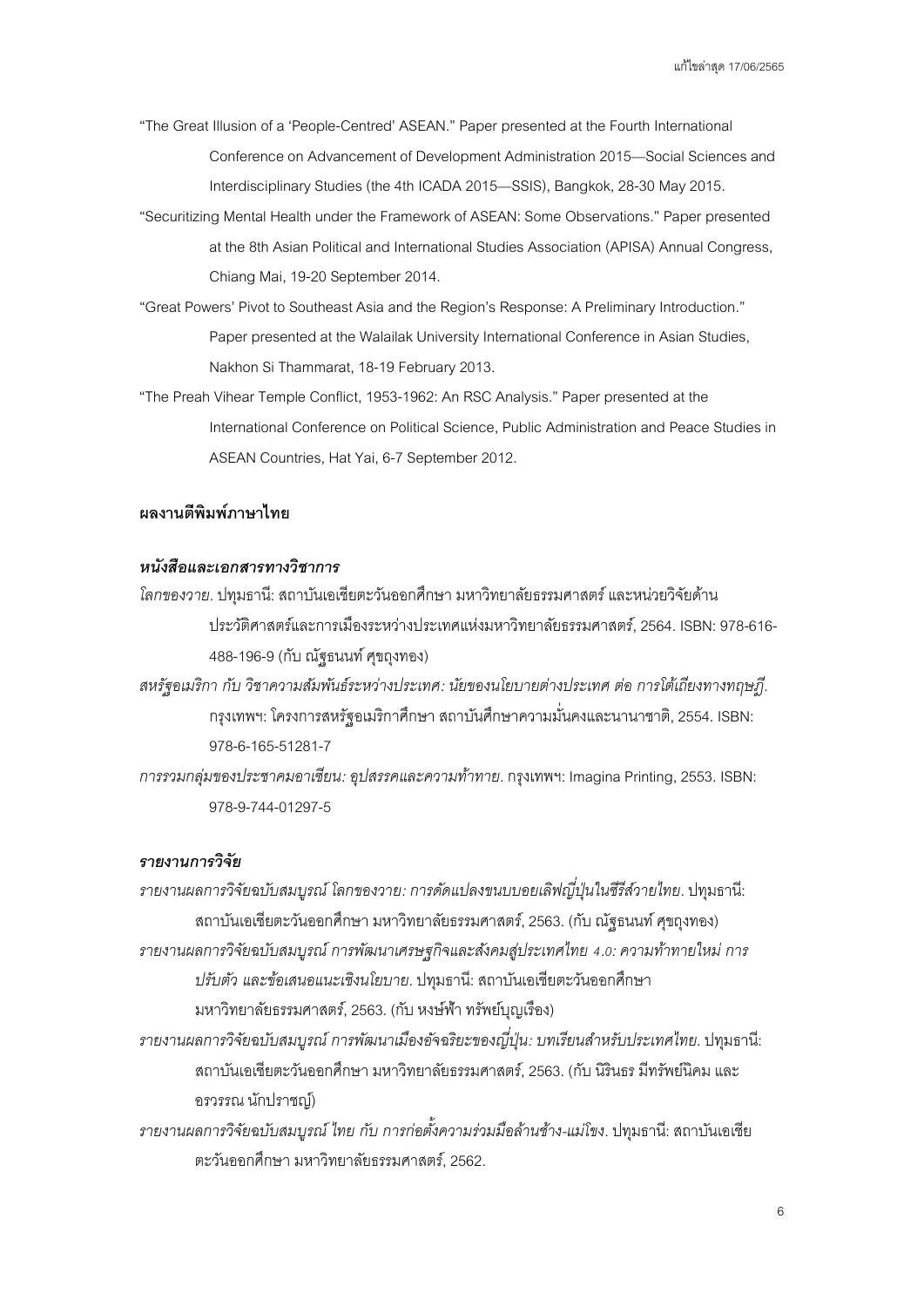- *รายงานผลการวิจัยฉบับสมบูรณ์นโยบายต่างประเทศสหรัฐอเมริกาต่อเอเชียหลังการเลือกตังปี ้ 2016: นัยต่อจีน ญีปุ่ น่ และไทย*. ปทุมธานี: สถาบันเอเชียตะวันออกศึกษา มหาวิทยาลัยธรรมศาสตร์, 2561.
- *รายงานผลการวิจัยฉบับสมบูรณ์การกาหนดนโยบายต่างประเทศไทยต่ ํ อความร่วมมือเอเชีย ค.ศ. 2001-2003*. ปทุมธานี: สถาบันเอเชียตะวันออกศึกษา มหาวิทยาลัยธรรมศาสตร์, 2561.
- *รายงานผลการวิจัยฉบับสมบูรณ์การปรับดุลทางยุทธศาสตร์ของสหรัฐอเมริกาต่อเอเชีย: มุมมองใหม่ผ่านแนว พินิจทางประวัติศาสตร์และสัจนิยมคลาสสิกใหม่*. ปทุมธานี: สถาบันเอเชียตะวันออกศึกษา มหาวิทยาลัยธรรมศาสตร์, 2559.
- *รายงานผลการวิจัยฉบับสมบูรณ์ไทยกับภูมิภาคนิยมเอเชีย: ศึกษากรณีACD และ ACMECS*. ปทุมธานี: สถาบันเอเชียตะวันออกศึกษา มหาวิทยาลัยธรรมศาสตร์, 2557.

### *บทความในวารสารวิชาการ*

"อารัมภบทส่วนพิเศษ ว่าด้วย 'วัฒนธรรมสมัยนิยมในประเทศไทยและดินแดนอื่น'." *International Journal of East Asian Studies*23, 2 (2562): 352-353.

"ซีรีส์วาย: ข้อพิจารณาเบื้องต้นทางสถิติ." *International Journal of East Asian Studies*23, 2 (2562):360- 383. (กับ ณัฐธนนท์ศุขถุงทอง)

"การศึกษาเปรียบเทียบขั้นต้นว่าด้วยการพัฒนาเมืองอัจฉริยะในญี่ปุ่ นและไทย." *International Journal of East Asian Studies*23, 2 (2562): 328-351. (กับ นิรินธร มีทรัพย์นิคม อรวรรณ นักปราชญ์และณัฐ ธนนท์ศุขถุงทอง)

"ไทยแลนด์4.0 กับ นโยบายต่างประเทศ: ยุทธศาสตร์การต่างประเทศ 5 มี." *International Journal of East Asian Studies*23, 2 (2562): 312-327. (กับ หงษ์ฟ้า ทรัพย์บุญเรือง)

"นโยบายต่างประเทศสหรัฐอเมริกาสมัยประธานาธิบดี โดนัลด์ ทรัมป์: ความต่อเนื่อง ความเปลี่ยนแปลง และนัย ต่อเสถียรภาพในเอเชียตะวันออก." *International Journal of East Asian Studies*23, 1 (2562): 256-284. (กับ กฤษณะโชติสุทธิ์)

"ไทยกับการก่อตั้งความร่วมมือเอเชีย."*วารสารสังคมศาสตร์มหาวิทยาลัยนเรศวร*14, 2(2561): 1-24. "การทูตรัฐอํานาจปานกลางของเกาหลีใต้: การก่อตั้ง MIKTA." *International Journal of East Asian Studies* 21, 1(2560): 49-62.

"การเมืองความเชื่อมโยงภายในนโยบายต่างประเทศของไทย: ไทย กับ ความร่วมมือเอเชีย." *วารสาร*

*มนุษยศาสตร์และสังคมศาสตร์มหาวิทยาลัยราชภัฏสุราษฎร์ธานี*9, 1(2560): 287-306. "กระแสความคิดสัจนิยม: บทปริทัศน์เบื้องต้น." *Veridian E-Journal*9, 2 (2559): 1537-1548.

"ไทย กับ การก่อตั้ง ACMECS: ทฤษฎีรัฐที่อาจเป็นผู้นําภูมิภาค." *วารสารสังคมลุ่มนาโขง ้ํ* 11, 3(2558): 153- 172. (กับ กตมน เทพสีดา)

"ทฤษฎีความมั่นคงประกิต: บทปริทัศน์เบื้องต้น."*วารสารวิชาการ มหาวิทยาลัยเจ้าพระยา* 3, 2 (2558): 23-34. "เขตพิสูจน์ฝ่ายป้องกันภัยทางอากาศทะเลจีนตะวันออก: การบินและยุทธศาสตร์." *Veridian E-Journal*7, 1

(2557): 407-422.

"ว่าด้วยชาติพันธุ์และเศรษฐกิจการเมืองมาเลเซีย." *วารสารรูสมิแล* 34, 1 (2556): 67-74. (กับ เหมือนขวัญ เรณุ มาศ)

7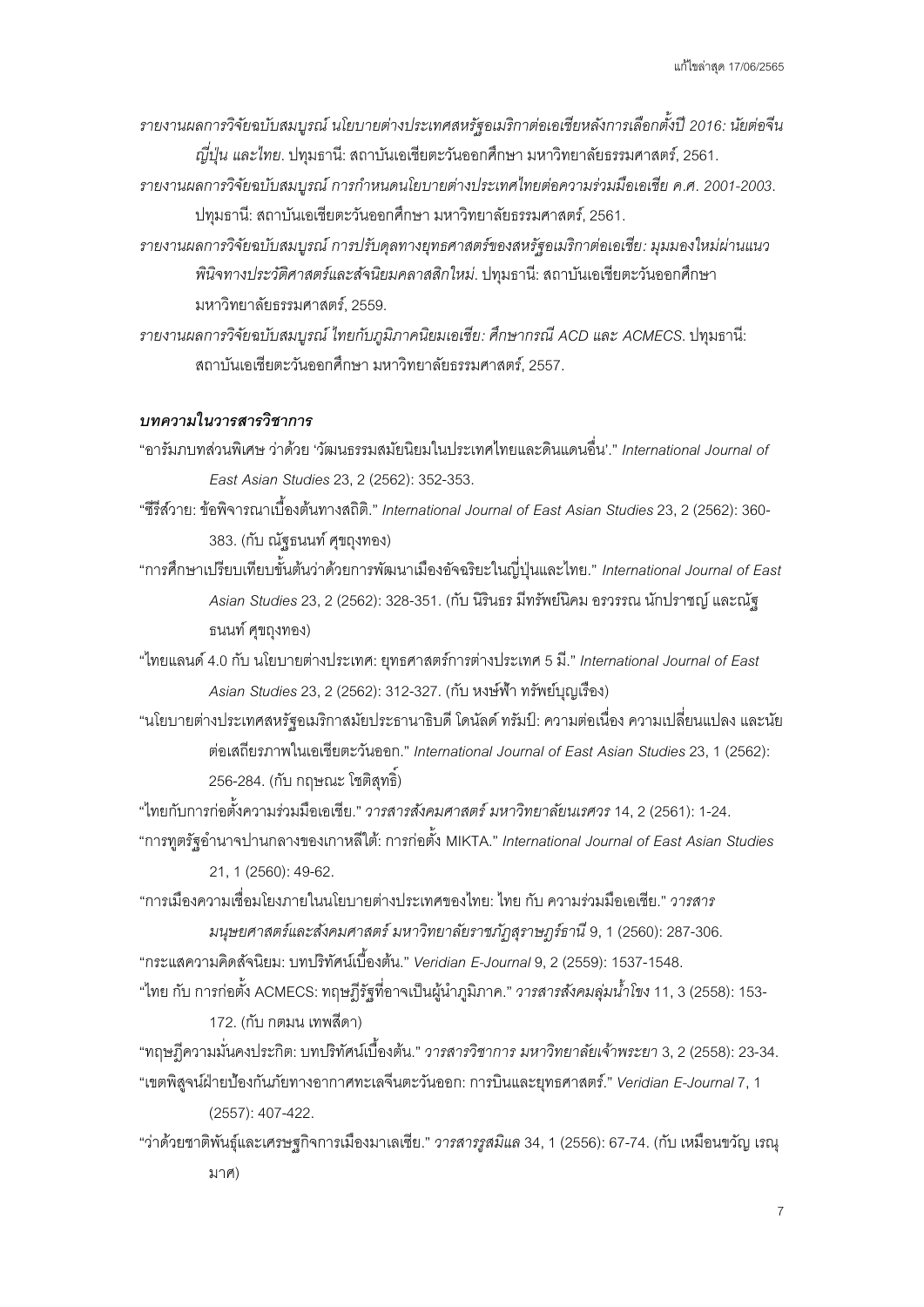- "ความสัมพันธ์ระหว่าง สปป.ลาว กับ สหรัฐอเมริกา ในทศวรรษใหม่: คําอธิบายเชิงระบบ." *วารสารสังคมลุ่มนา้ํ โขง* 8, 3(2555): 143-166.
- "พลวัตของความมั่นคง: ภาพสะท้อนต่อความคิดในการศึกษาความมั่นคงในเอเชียตะวันออกเฉียงใต้." *กระแส อาคเนย์*9, 101 (2555):31-47.
- "เขตอิทธิพลของมหาอํานาจในเอเชียตะวันออกเฉียงใต้: กรณีศึกษาปัญหาข้อพิพาททะเลจีนใต้."*วารสารร่ม พฤกษ์*29, 2(2554): 139-170. (กับ ฑภิพร สุพร)
- "อาเซียนในศตวรรษที่ 21: จากทัศนะภูมิภาคนิยมใหม่." *วารสารรัฐศาสตร์และรัฐประศาสนศาสตร์*1, 1 (2553): 23-45.

"วิถีอาเซียนกับปัญหาสิทธิมนุษยชนในพม่า (1988-2005)." *Veridian E-Journal*3, 1 (2553):122-138.

- "การเป็นเจ้าภาพโอลิมปิกกับนโยบายของจีนต่อพม่าในประเด็นสิทธิมนุษยชน (ค.ศ. 2004-2008)." *กระแส อาคเนย์*7, 76 (2553):37-48.
- "ความคิดทางการเมืองของ Judith Butler กับ ความขัดแย้งของสังคมการเมืองไทย." *กระแสอาคเนย์*7, 74 (2553):23-32.
- "นโยบายของรัฐบาลทหารพม่าในประเด็นสิทธิมนุษยชน: ศึกษากรณีการลงนามรับรองกฎบัตรอาเซียนของ พม่า." *กระแสอาคเนย์*6, 66 (2552):35-49.

"สถานะทางการเมืองของไทยกับการทําหน้าที่ประธานอาเซียน." *กระแสอาคเนย์*6, 65 (2552):35-50.

#### *บทหนังสือ*

"วัฒนธรรมสมัยนิยมของญี่ปุ่ น." ใน *ญีปุ่ นปัจจุ ่ บัน Japan Today*, สิทธิพล เครือรัฐติกาล (บรรณาธิการ), บทที่ 9, 291-330. ปทุมธานี: สถาบันเอเชียตะวันออกศึกษา มหาวิทยาลัยธรรมศาสตร์,2562. (กับ จินตวัฒน์ศิริรัตน์)

# *บทความในสิ่ งพิมพ์กึงวิชาการ ่*

"จูดิท บัตเลอร์และ ประชาธิปไตยแบบเข้มข้น." *วิภาษา* 6, 5 (2555):17-20. "อํานาจของความโศกเศร้า." *วิภาษา* 3, 4 (2552):53-56.

# *สืออินเทอร์เน็ ่ ตทีมีผ่ ้ทรงคุณวุฒิกลั ู ่ นกรอง*

"ความโศกเศร้า." *โครงการ \*หมายเหตุสังคม ปี 2 ศูนย์มานุษยวิทยาสิรินธร (องค์การมหาชน)* 1 มิถุนายน 2552. http://downtoearthsocsc.thaigov.net/index.php?option=com\_content&task=view&id=174&

Itemid=9.

### **บทความนําเสนอในการประชุมระดับชาติ**

"ความขัดแย้งปราสาทพระวิหาร ค.ศ.1953-1962: บทวิเคราะห์ว่าด้วยกลุ่มสัมพันธ์ทางภูมิภาคด้านความมั่นคง"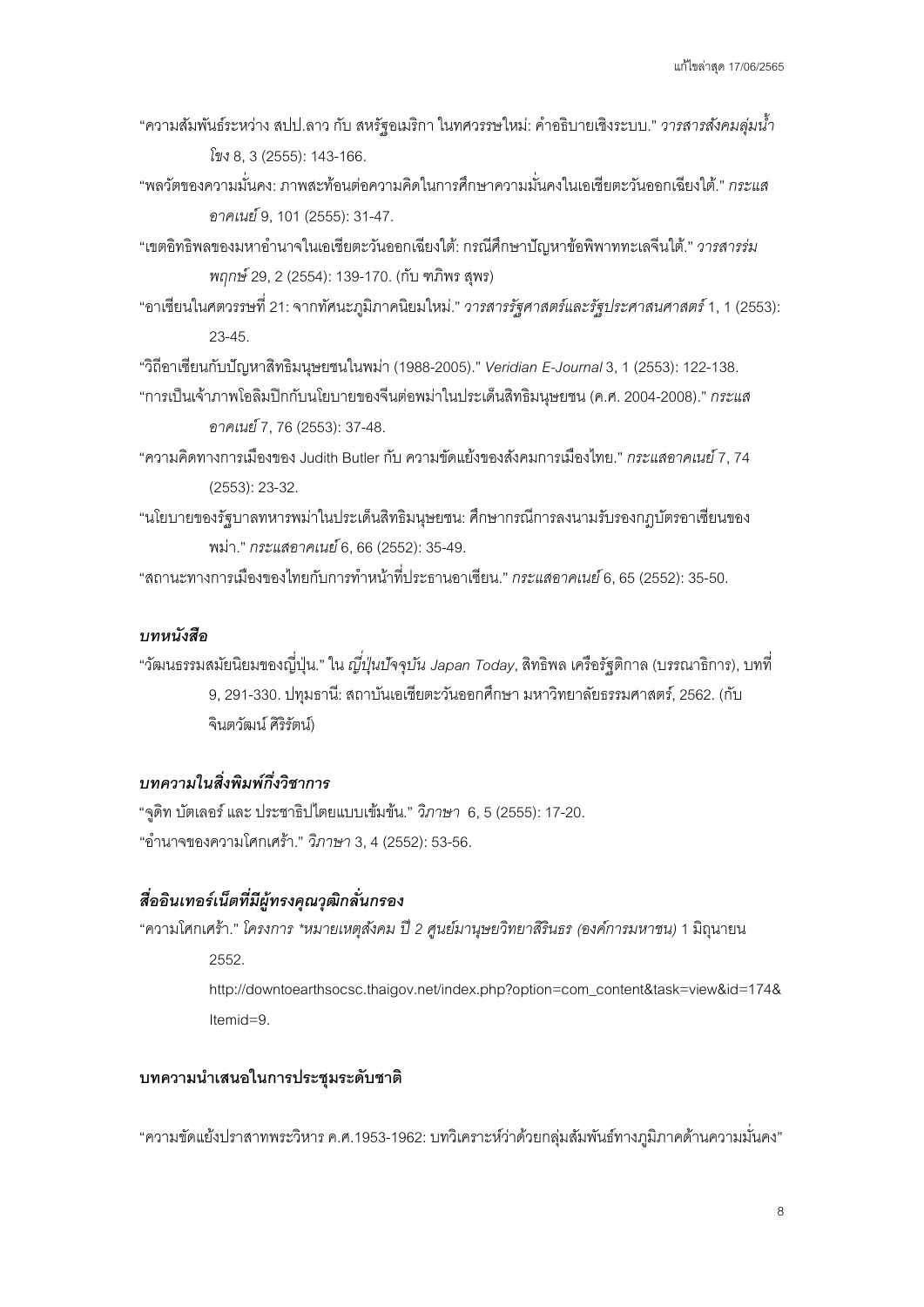นําเสนอที่ สัมนาพัฒนาทักษะวิจัยแก่นักศึกษา บัณฑิตศึกษา อาจารย์ และผู้ช่วยสอน (SLA In-House Seminar: Advanced Research Empowerment) ครั้งที่ 12 (2/2555) ในวันที่ 9 มีนาคม พ.ศ.2555 ณ ห้องประชุม 1 อาคารวิจัย มหาวิทยาลัยวลัยลักษณ์ จัดโดยสำนักวิชาศิลปศาสตร์ มหาวิทยาลัยวลัยลักษณ์

"อินเทอร์เน็ต: (อีก) ตัวกระทำหนึ่งที่ส่งผ่านทรัพยากร 'อำนาจอย่างอ่อน' ของญี่ปุ่น"

นําเสนอที่ การประชุมวิชาการรัฐศาสตร์และรัฐประศาสนศาสตร์แห่งชาติ ครั้งที่ 12 (พ.ศ. 2554) ระหว่างวันที่ 8-9 ธันวาคม พ.ศ.2554 ณ โรงแรมเซ็นทารา ดวงตะวัน จังหวัดเชียงใหม่ จัดโดย คณะกรรมการสภาวิจัยแห่งชาติ สาขารัฐศาสตร์และรัฐประศาสนศาสตร์ สํานักงานคณะกรรมการ วิจัยแห่งชาติ ร่วมกับ คณะรัฐศาสตร์และรัฐประศาสนศาสตร์ มหาวิทยาลัยเชียงใหม่

"เขตอิทธิพลของมหาอํานาจในเอเชียตะวันออกเฉียงใต้: กรณีศึกษาปัญหาข้อพิพาททะเลจีนใต้ระหว่างจีน - ฟิ ลิปปินส์ กับ บทบาทของสหรัฐฯ" นําเสนอที่ การประชุมวิชาการรัฐศาสตร์และรัฐประศาสนศาสตร์ แห่งชาติ ครั้งที่ 12 (พ.ศ. 2554) ระหว่างวันที่ 8-9 ธันวาคม พ.ศ.2554 ณ โรงแรมเซ็นทารา ดวง ตะวัน จังหวัดเชียงใหม่ จัดโดยคณะกรรมการสภาวิจัยแห่งชาติ สาขารัฐศาสตร์และรัฐประศาสน ศาสตร์ สํานักงานคณะกรรมการวิจัยแห่งชาติ ร่วมกับ คณะรัฐศาสตร์และรัฐประศาสนศาสตร์ มหาวิทยาลัยเชียงใหม่ (กับ ฑภิพร สุพร)

"ความคิดทางสังคมและการเมืองของจูดิท บัตเลอร์ กับ ความเข้าใจการเมืองสองสี"

นําเสนอที่ งานประชุมวิชาการระดับชาติ มหาวิทยาลัยราชภัฏนครปฐม ครั้งที่ 2 ระหว่างวันที่ 15-17 มิถุนายน พ.ศ.2553 ณ มหาวิทยาลัยราชภัฏนครปฐม จัดโดยสถาบันวิจัยและพัฒนา มหาวิทยาลัย ราชภัฏนครปฐม

"ความคิดทางการเมืองของ Judith Butler กับ ความขัดแย้งของสังคมการเมืองไทย"

นําเสนอที่ การประชุมวิชาการและนําเสนอผลงานวิจัย EAU ครั้งที่ 2 16 พฤษภาคม พ.ศ.2553 ณ ห้องประชุมสุทธามงคล ชั้น 2 อาคารเฉลิมพระเกียรติ 48 พรรษา มหาวิทยาลัยอิสเทิร์นเอเชีย "ปัจจัยเรื่องการเป็นเจ้าภาพการแข่งขันกีฬาโอลิมปิก กับ นโยบายต่างประเทศของจีน: ศึกษากรณีความ เปลี่ยนแปลงในนโยบายต่างประเทศของจีนต่อพม่าในประเด็นสิทธิมนุษยชนระหว่างปี 2004-2008" นําเสนอที่ การประชุมวิชาการรัฐศาสตร์และรัฐประศาสนศาสตร์แห่งชาติ ครั้งที่ 10 (พ.ศ. 2552) ระหว่างวันที่ 1-2 ธันวาคม พ.ศ.2552 ณ ศูนย์ประชุมนานาชาติเฉลิมพระเกียรติ มหาวิทยาลัยสงขลานครินทร์ จัดโดยคณะกรรมการสภาวิจัยแห่งชาติ สาขารัฐศาสตร์และรัฐ ประศาสนศาสตร์ สํานักงานคณะกรรมการวิจัยแห่งชาติ ร่วมกับ สมาคมรัฐศาสตร์และรัฐประศาสน ศาสตร์ภาคใต้

# **โครงการวิจัย:**

หัวหน้าโครงการ "ย้อนพินิจกรอบความร่วมมือเอเชีย: 10 ปีแรก" ทุนวิจัยพัฒนาศักยภาพผลงานวิจัย (Fast Track) กองทุนวิจัยมหาวิทยาลัยธรรมศาสตร์, 2565(อยู่ระหว่างการพิจารณา)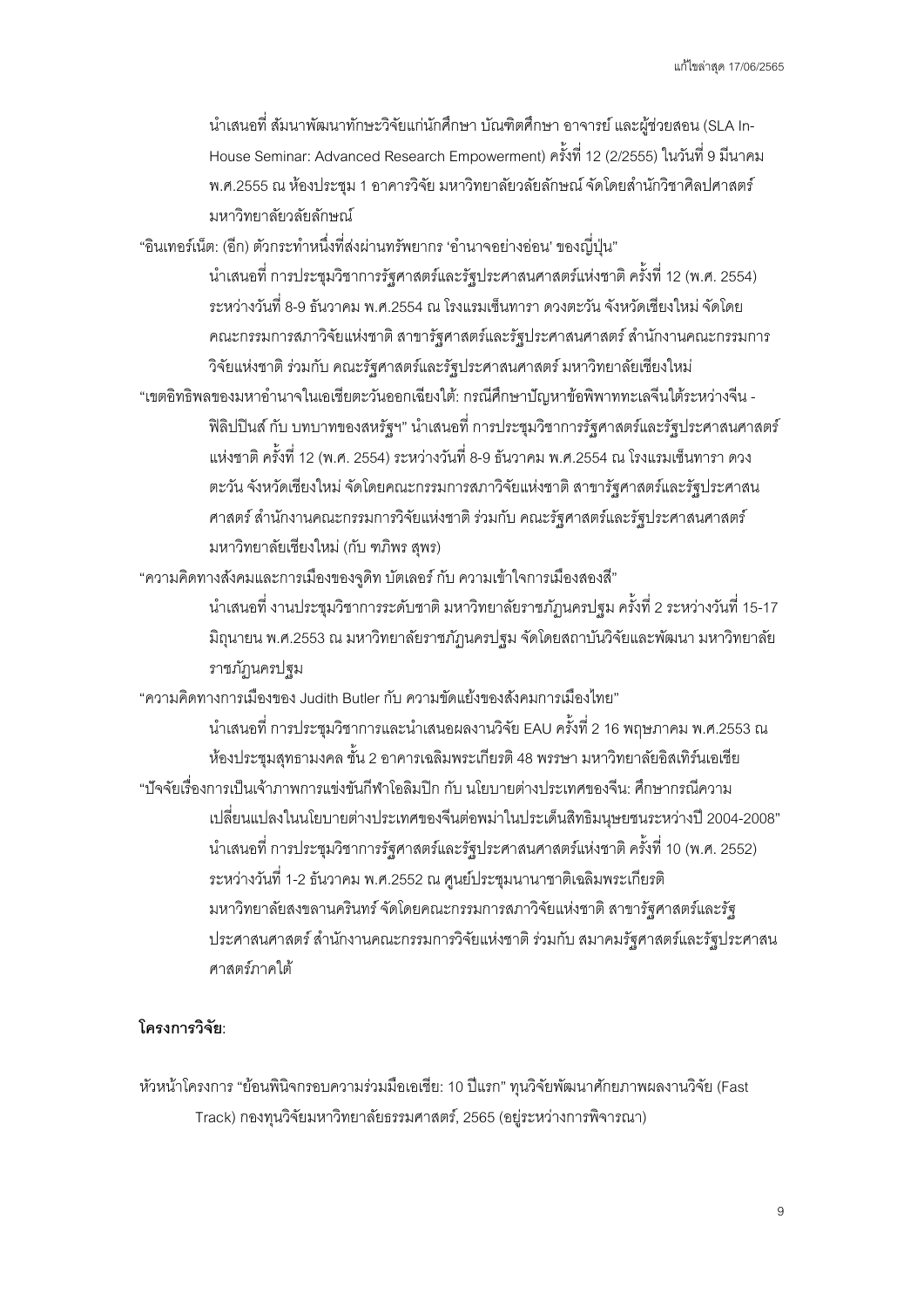- ผู้ร่วมวิจัย โครงการ "Lancang Mekong Cooperation Summit" (หัวหน้าโครงการ: Shintaro Hamanaka) ทุน วิจัยสถาบัน Institute of Developing Economies, Japan External Trade Organization (IDE-JETRO) ประเทศญี่ปุ่ น, 2562 (กําลังดําเนินการ)
- หัวหน้าโครงการ "คําอธิบายใหม่ว่าด้วยพฤติกรรมถ่วงดุลของรัฐไทย ค.ศ. 1947-1991" ทุนวิจัยพัฒนาศักยภาพ ผลงานวิจัย (Fast Track) กองทุนวิจัยมหาวิทยาลัยธรรมศาสตร์, 2564 (งบประมาณ 250,000 บาท)
- หัวหน้าโครงการ "ระบอบการเมือง คุณภาพธรรมาภิบาล และการรับมือสถานการณ์โควิด-19" ทุนวิจัยพัฒนา ศักยภาพผลงานวิจัย (Fast Track) กองทุนวิจัยมหาวิทยาลัยธรรมศาสตร์, 2564(งบประมาณ 250,000 บาท)
- หัวหน้าโครงการ "ระบบระหว่างประเทศเปรียบเทียบ: สงครามเย็นเก่าและใหม่" (ผู้ร่วมวิจัย: ฑภิพร สุพร พัฒน รัชต์ฟักจันทร์และณัฐธนนท์ศุขถุงทอง) กองทุนวิจัยสถาบันเอเชียตะวันออกศึกษา มหาวิทยาลัยธรรมศาสตร์, 2563(งบประมาณ 50,000 บาท)
- หัวหน้าโครงการ "จีนอภิวัตน์เอเชีย: หลักฐานจากกรณีจีนในภูมิภาคลุ่มแม่นํ้าโขง" ทุนวิจัยพัฒนาศักยภาพ ผลงานวิจัย (Fast Track) กองทุนวิจัยมหาวิทยาลัยธรรมศาสตร์, 2562 (งบประมาณ 200,000 บาท)
- หัวหน้าโครงการ "โลกของวาย: การดัดแปลงขนบบอยเลิฟญี่ปุ่ นในซีรีส์วายไทย" (ผู้ร่วมวิจัย: ณัฐธนนท์ศุขถุง ทอง) กองทุนวิจัยสถาบันเอเชียตะวันออกศึกษา มหาวิทยาลัยธรรมศาสตร์, 2563 (งบประมาณ 50,000 บาท)
- ผู้ร่วมวิจัย โครงการ "Leadership and Regional Organizations" (หัวหน้าโครงการ: Shintaro Hamanaka) ทุน วิจัยสถาบัน Institute of Developing Economies, Japan External Trade Organization (IDE-JETRO) ประเทศญี่ปุ่น, 2561
- ้ผู้ร่วมวิจัย โครงการย่อย "การพัฒนาเมืองอัจฉริยะของญี่ปุ่น: บทเรียนสำหรับประเทศไทย" (หัวหน้าโครงการ: นิ รินธร มีทรัพย์นิคม; ผู้ร่วมวิจัย: อรวรรณ นักปราชญ์) ชุดโครงการวิจัย "การพัฒนาเศรษฐกิจและสังคม สู่ประเทศไทย 4.0: ความท้าทายใหม่ การปรับตัวและข้อเสนอแนะเชิงนโยบาย" (หัวหน้าชุดโครงการ: หงษ์ฟ้า ทรัพย์บุญเรือง) ทุนวิจัยทั่วไป ประเภทกําหนดหัวข้อ กองทุนวิจัยมหาวิทยาลัยธรรมศาสตร์, 2561(งบประมาณ 180,000 บาท)
- ผู้ร่วมวิจัย โครงการแม่บท ชุดโครงการวิจัย "การพัฒนาเศรษฐกิจและสังคมสู่ประเทศไทย 4.0: ความท้าทายใหม่ การปรับตัวและข้อเสนอแนะเชิงนโยบาย" (หัวหน้าชุดโครงการและโครงการแม่บท: หงษ์ฟ้า ทรัพย์บุญ เรื่อง) ทุนวิจัยทั่วไป ประเภทกำหนดหัวข้อ กองทุนวิจัยมหาวิทยาลัยธรรมศาสตร์, 2561 (งบประมาณ 100,000 บาท)
- หัวหน้าโครงการ โครงการวิจัย "ไทย กับ การก่อตั้งความร่วมมือล้านช้าง-แม่โขง" กองทุนวิจัยสถาบันเอเชีย ตะวันออกศึกษา มหาวิทยาลัยธรรมศาสตร์, 2561(งบประมาณ 30,000 บาท)
- หัวหน้าโครงการ โครงการวิจัย "นโยบายต่างประเทศสหรัฐอเมริกาต่อเอเชียหลังการเลือกตั้งปี2016: นัยต่อจีน ญี่ปุ่ น และไทย" ทุนวิจัยทั่วไป กองทุนวิจัยมหาวิทยาลัยธรรมศาสตร์, 2560 (งบประมาณ 126,000 บาท)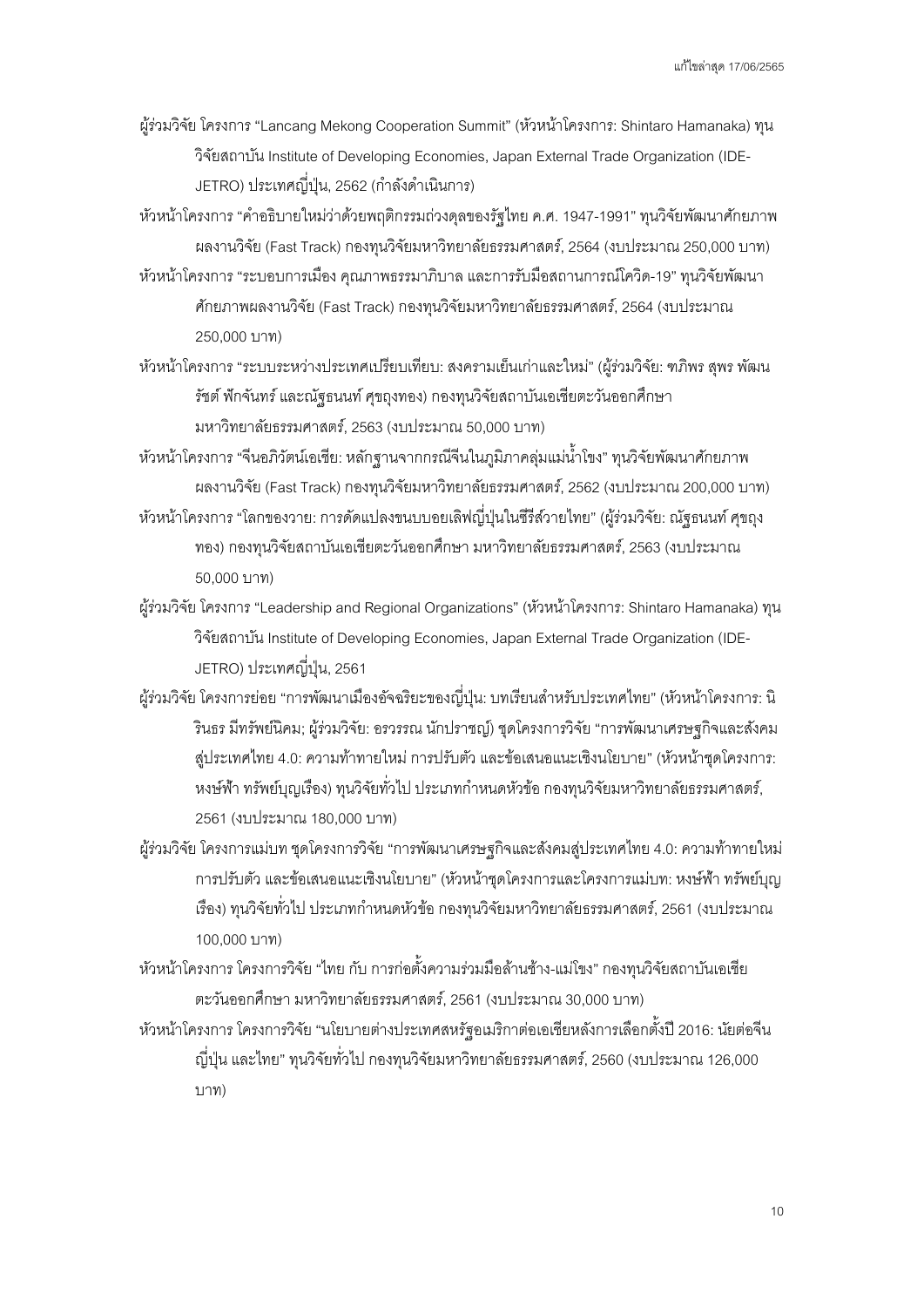- หัวหน้าโครงการ โครงการวิจัย "การกําหนดนโยบายต่างประเทศไทยต่อความร่วมมือเอเชีย ค.ศ. 2001-2003" กองทุนวิจัยสถาบันเอเชียตะวันออกศึกษา มหาวิทยาลัยธรรมศาสตร์, 2560 (งบประมาณ 30,000 บาท)
- หัวหน้าโครงการ โครงการวิจัย "การปรับดุลทางยุทธศาสตร์ของสหรัฐอเมริกาต่อเอเชีย: มุมมองใหม่ผ่านแนว พินิจทางประวัติศาสตร์และสัจนิยมคลาสสิกใหม่" ทุนวิจัยทั่วไป กองทุนวิจัยมหาวิทยาลัยธรรมศาสตร์, 2557(งบประมาณ 99,400 บาท)
- หัวหน้าโครงการ โครงการวิจัย "ไทยกับภูมิภาคนิยมเอเชีย: ศึกษากรณี ACD และ ACMECS" กองทุนวิจัย สถาบันเอเชียตะวันออกศึกษา มหาวิทยาลัยธรรมศาสตร์, 2557 (งบประมาณ 30,000 บาท)

#### **ผู้แทนในการประชุมระหว่างประเทศ:**

ผู้แทนไทย โครงการ Southeast Asian Young Leaders' Programme (SEAYLP) การประชุม The IISS Shangri-La Dialogue: 16th Asia Security Summit ณ ประเทศสิงคโปร์ ระหว่างวันที่2-5 มิถุนายน 2560

#### **การฝึ กอบรมและการประชุมเชิงปฏิบัติการ:**

- ผู้เข้าร่วม Capacity Building Programme (CBP) in Online Mode on Research and Publication Ethics (การประชุมทางไกล)จัดโดย Indira Gandhi National Tribal University ระหว่างวันที่ 15-28 มิถุนายน 2564
- ผู้เชี่ยวชาญ East-West Center United States Institute of Peace Workshop Series on Major Infrastructure Projects in Mainland Southeast Asia (การประชุมทางไกล) ระหว่างเดือน ตุลาคม– ธันวาคม 2563
- ผู้เข้าร่วม The Japan Foundation 2015 Summer Institute on Japanese Studiesจัดโดย Japan  $\,$  Foundation ณ Doshisha Biwako Retreat Center นคร Otsu ประเทศญี่ปุ่น ระหว่างวันที่ 25-31 กรกฎาคม 2558

#### **เกียรติบัตร/วุฒิบัตรวิชาชีพด้านการวิจัย**

พ.ศ. 2564 CC Good Citation Behavior, Web of Science Academy พ.ศ. 2564 CC Mentoring in Peer Review, Web of Science Academy พ.ศ. 2564 ป.หลักสูตร GCP Online Training แนวทางการปฏิบัติการวิจัยทางคลินิกที่ดี (ICH-GCP:E6(R2)), ศูนย์วิจัยทางคลินิก คณะแพทยศาสตร์มหาวิทยาลัยธรรมศาสตร์ (วันสิ้นอายุ 20/03/2566) พ.ศ. 2564 CC Biomedical Responsible Conduct of Research, CITI Program (วันสิ้นอายุ 19/03/2567)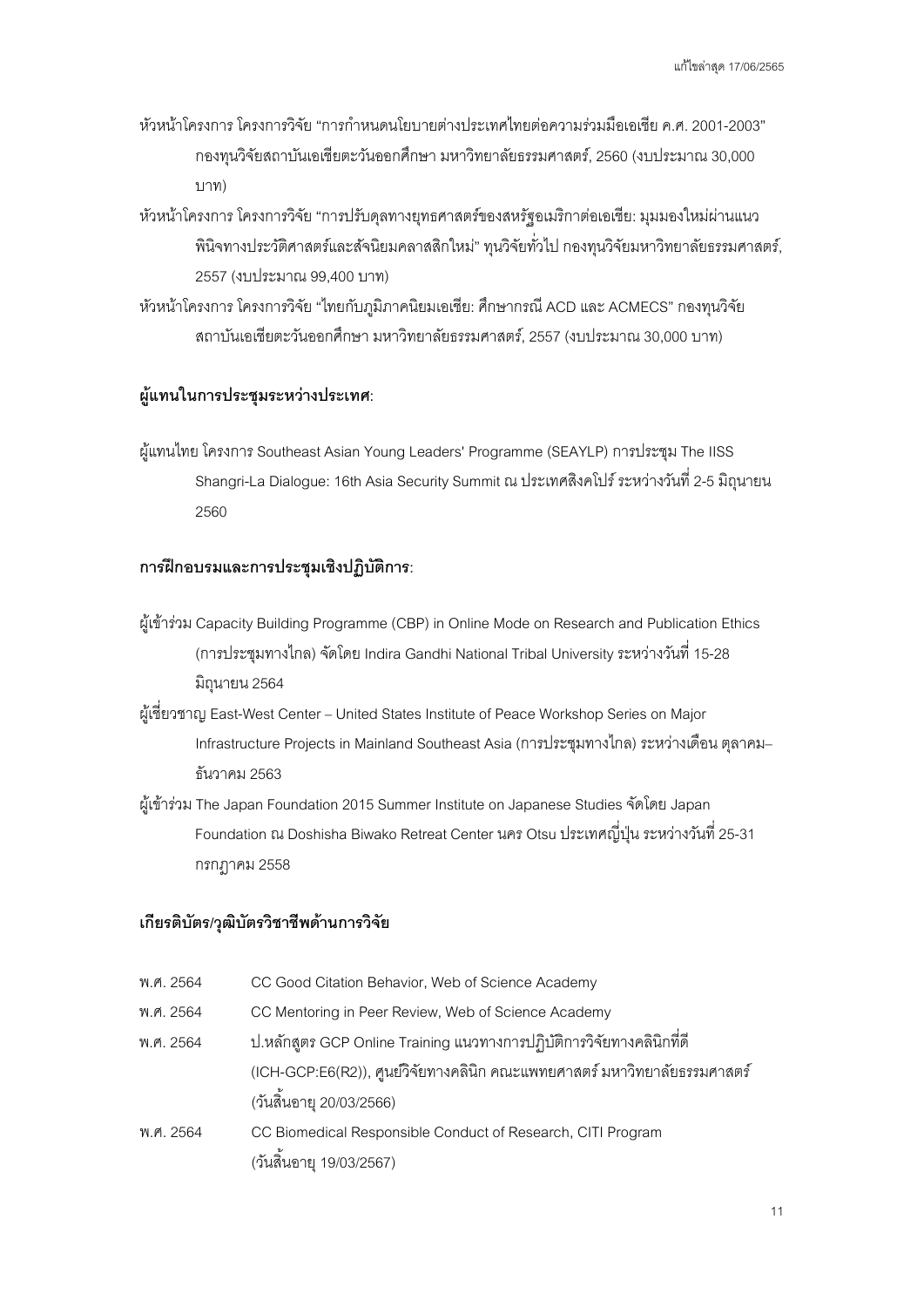| พ.ศ. 2564 | CC Responsible Conduct of Research for Administrators, CITI Program             |
|-----------|---------------------------------------------------------------------------------|
|           | (วันสิ้นอายุ 19/03/2567)                                                        |
| พ.ศ. 2563 | CC Humanities Responsible Conduct of Research, CITI Program                     |
|           | (วันสิ้นอายุ 16/11/2566)                                                        |
| พ.ศ. 2563 | CC Social and Behavioral Responsible Conduct of Research, CITI Program          |
|           | (วันสิ้นอายุ 16/11/2566)                                                        |
| พ.ศ. 2563 | ป.หลักสูตรหลักจริยธรรมการวิจัยในมนุษย์ สำหรับนักศึกษา/นักวิจัย, สำนักงานมาตรฐาน |
|           | การวิจัยในคน (วช.) (วันสิ้นอายุ 15/11/2566)                                     |

# **ประสบการณ์การสอน:**

### **มหาวิทยาลัยธรรมศาสตร์**

รายวิชาปริญญาตรี

IP323 การเมืองโลก (ผู้บรรยายหลัก) (2/2560)

### **มหาวิทยาลัยวลัยลักษณ์**

รายวิชาปริญญาโท

SEA-612 สมาคมอาเซียนกับภูมิศาสตร์การเมืองในบริบทเอเชียใหม่ (ผู้บรรยายหลัก) (2/2555)

รายวิชาปริญญาตรี

- ASE-101 ประชาคมอาเซียน: พัฒนาการและทิศทาง (ผู้บรรยายหลัก) (1/2555, 2/2555)
- REG-103 อาเซียน: บูรณาการทางเศรษฐกิจและการเมืองในภูมิภาค (ผู้บรรยายหลัก) (1/2555)
- REG-205 การอ่านบทความภาษาอังกฤษเรื่องเอเชียตะวันออกเฉียงใต้ศึกษา2(ผู้บรรยายหลัก) (2/2555)
- REG-312 เศรษฐศาสตร์การเมืองอินโดนีเซียในระเบียบโลก (ผู้บรรยายหลัก) (2/2555)
- REG-321 เศรษฐศาสตร์การเมืองมาเลเซียในระเบียบโลก (ผู้บรรยายหลัก) (1/2555)
- REG-322 ความสัมพันธ์ระหว่างมาเลเซียกับประเทศเพื่อนบ้าน (ผู้บรรยายร่วม) (2/2555)
- SOC-108 วัฒนธรรมไทยและวัฒนธรรมโลก (บรรยาย 2 หัวข้อ 2/2555)

# **มหาวิทยาลัยรังสิต**

รายวิชาปริญญาตรี

SOC113 การเมืองการปกครองไทย (วิทยากรพิเศษ) (บรรยาย 2 หัวข้อ 2/2554, S/2554)

# **วิทยากรการฝึ กอบรม การเสวนาวิชาการ และการบรรยายพิเศษ:**

วิทยากรการบรรยาย เรื่อง "ก้าวแรกสู่การตีพิมพ์วารสารวิชาการนานาชาติ" การอบรมโครงการพัฒนาศักยภาพ ด้านการวิจัย จัดโดยสำนักวิชาการจัดการ มหาวิทยาลัยวลัยลักษณ์ ผ่านระบบ Zoom Meeting (การประชุมทางไกล) วันที่16 ธันวาคม 2564 (เวลา13:30–15:30)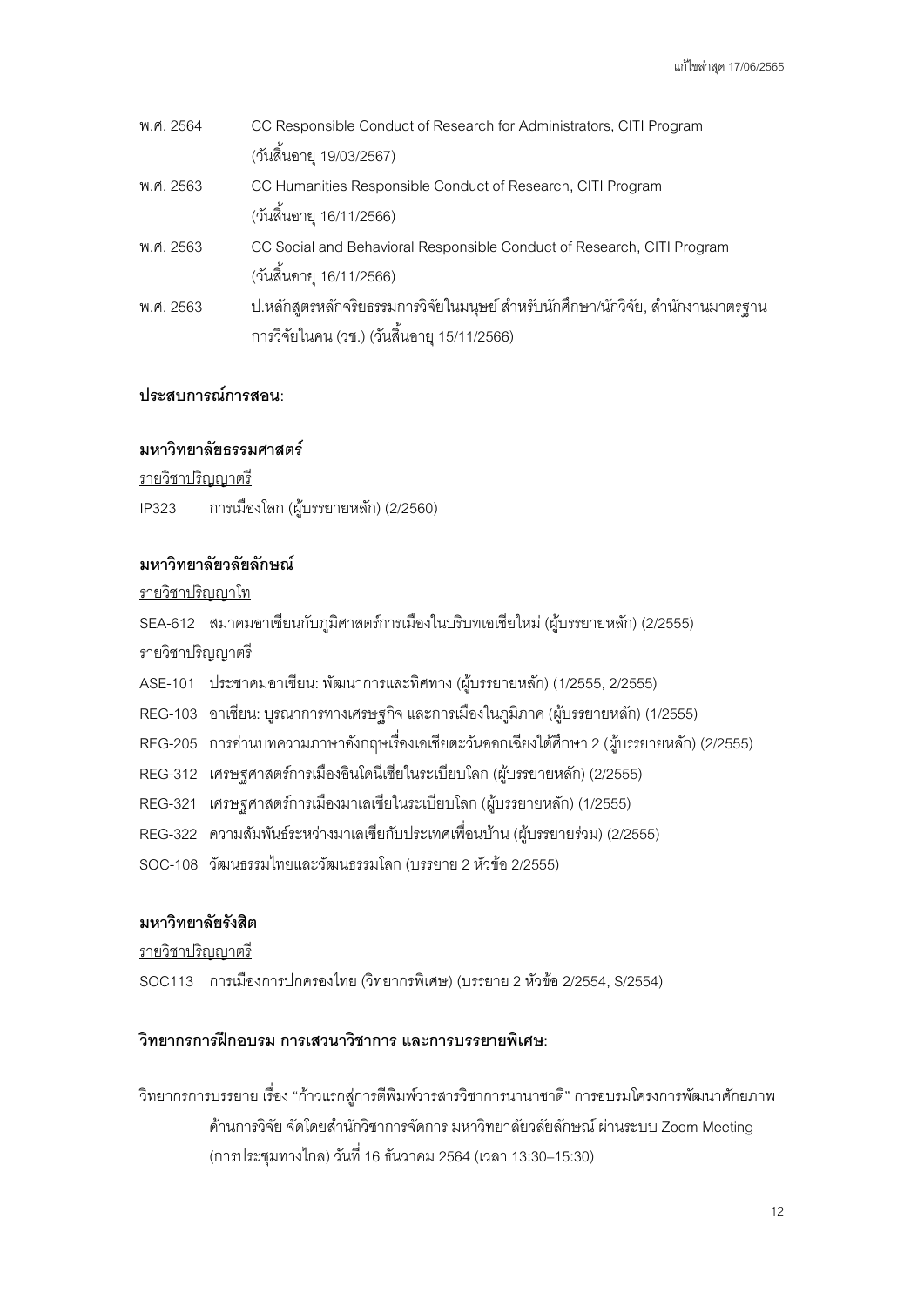วิทยากรการบรรยาย เรื่อง "ก้าวแรกสู่การตีพิมพ์วารสารวิชาการนานาชาติ" เสวนาวิชาการ สังคมศึกษาจัดโดย สาขาวิชาสังคมศึกษา คณะมนุษยศาสตร์และสังคมศาสตร์มหาวิทยาลัยราชภัฏลําปาง ผ่านระบบ Google Meet (การประชุมทางไกล) วันที่24 กรกฎาคม 2564(เวลา13:30–16:30 น.)

้วิทยากรการบรรยาย เรื่อง "วารสารเมกะ (Mega-Journal)" สัมมนาออนไลน์ TU-HIP Research4All ครั้งที่ 1 จัดโดยหน่วยวิจัยด้านประวัติศาสตร์และการเมืองระหว่างประเทศแห่งมหาวิทยาลัยธรรมศาสตร์ ผ่านระบบ Zoom Meeting (การประชุมทางไกล) วันที่12 กรกฎาคม 2564(เวลา20:00–21:30 น.) วิทยากรการบรรยาย เรื่อง "สหรัฐอเมริกา กับ การเมืองลุ่มนํ้าโขง" ในกิจกรรม Research Seminar :

"สหรัฐอเมริกากับอุษาคเนย์ในยุคทรัมป์: อวสานอิทธิพลอเมริกัน?"จัดโดย คณะรัฐศาสตร์และรัฐ ประศาสนศาสตร์มหาวิทยาลัยเชียงใหม่ ณ ห้อง PSB 1309 คณะรัฐศาสตร์ฯ ้มหาวิทยาลัยเชียงใหม่ วันที่ 21 กมภาพันธ์ 2563

วิทยากรการบรรยาย เรื่อง "การเขียนบทความสําหรับตีพิมพ์ในระดับชาติและนานาชาติ" จัดโดย โครงการอบรม เชิงปฏิบัติการเพื่อจัดการความรู้ในการวิจัยและการเขียนบทความสําหรับตีพิมพ์ในระดับชาติและ นานาชาติเพื่อขอกำหนดตำแหน่งทางวิชาการ คณะมนุษยศาสตร์และสังคมศาสตร์ มหาวิทยาลัย ราชภัฏเพชรบูรณ์ณ ห้องประชุม 222 อาคาร 2 คณะมนุษยศาสตร์และสังคมศาสตร์มหาวิทยาลัย ราชภัฏเพชรบูรณ์วันที่ 21 มีนาคม 2562

วิทยากรการบรรยาย เรื่อง "ชายได้ชายสาววายนิพพาน? การเดินทางอันยาวนานของ (การ์ตูน) บอยเลิฟจาก ญี่ปุ่นสู่ต่างแดน" ในงานสัมมนาประจําปี"เอเชียตะวันออกในปี2019" เรื่อง Visualizing East Asia: ละคร ภาพยนตร์การ์ตูน ดนตรีกับการเปลี่ยนผ่านทางสังคมการเมืองในเอเชียตะวันออก จัดโดย สถาบันเอเชียตะวันออกศึกษา มหาวิทยาลัยธรรมศาสตร์ณ ห้องสัมมนากลาง สถาบันเอเชีย ตะวันออกศึกษา มหาวิทยาลัยธรรมศาสตร์วันที่20 มีนาคม 2562

วิทยากรการบรรยาย เรื่อง "ปรัชญาและหลักของการวิจัย" (รายวิชา 218398ระเบียบวิธีวิจัย) จัดโดย ภาควิชา ภาษาตะวันออก คณะมนุษยศาสตร์ มหาวิทยาลัยนเรศวร ณ ห้อง HU4308 คณะมนุษยศาสตร์ มหาวิทยาลัยนเรศวร วันที่ 11 กุมภาพันธ์ 2562

วิทยากรการบรรยาย เรื่อง "เทคนิคการตีพิมพ์และเผยแพร่บทความวิจัยในวารสารระดับนานาชาติและในที่ ประชุมระดับนานาชาติ"จัดโดยโครงการพัฒนาศักยภาพด้านการวิจัย ปีพ.ศ. 2560 สถาบันไทยคดี ศึกษา มหาวิทยาลัยธรรมศาสตร์ณ ห้องประชุมคึกฤทธิ์ปราโมช สถาบันไทยคดีศึกษา มหาวิทยาลัยธรรมศาสตร์วันที่25 กรกฎาคม พ.ศ. 2560

วิทยากรการบรรยาย เรื่อง "เทคนิคการเขียนบทความวิชาการเพื่อลงตีพิมพ์ในวารสารวิชาการระดับชาติและ นานาชาติ" จัดโดยคณะสังคมศาสตร์มหาวิทยาลัยมหามกุฏราชวิทยาลัย ณ อาคารสมเด็จ พระสังฆราชเจ้ากรมหลวงวชิรญาณวงศ์ มหาวิทยาลัยมหามกุฏราชวิทยาลัย วันที่ 26-27 เมษายน พ.ศ. 2560

้วิทยากรการบรรยาย เรื่อง "วัฒนธรรมสมัยนิยมญี่ปุ่น" จัดโดยโครงการเสวนาเอเชียวิชาการ คณะอักษรศาสตร์ มหาวิทยาลัยศิลปากร ณ ห้องประชุมเทพยสุวรรณ อาคาร 36 ปี คณะอักษรศาสตร์ มหาวิทยาลัย ศิลปากร วันที่ 5 เมษายน พ.ศ. 2560

13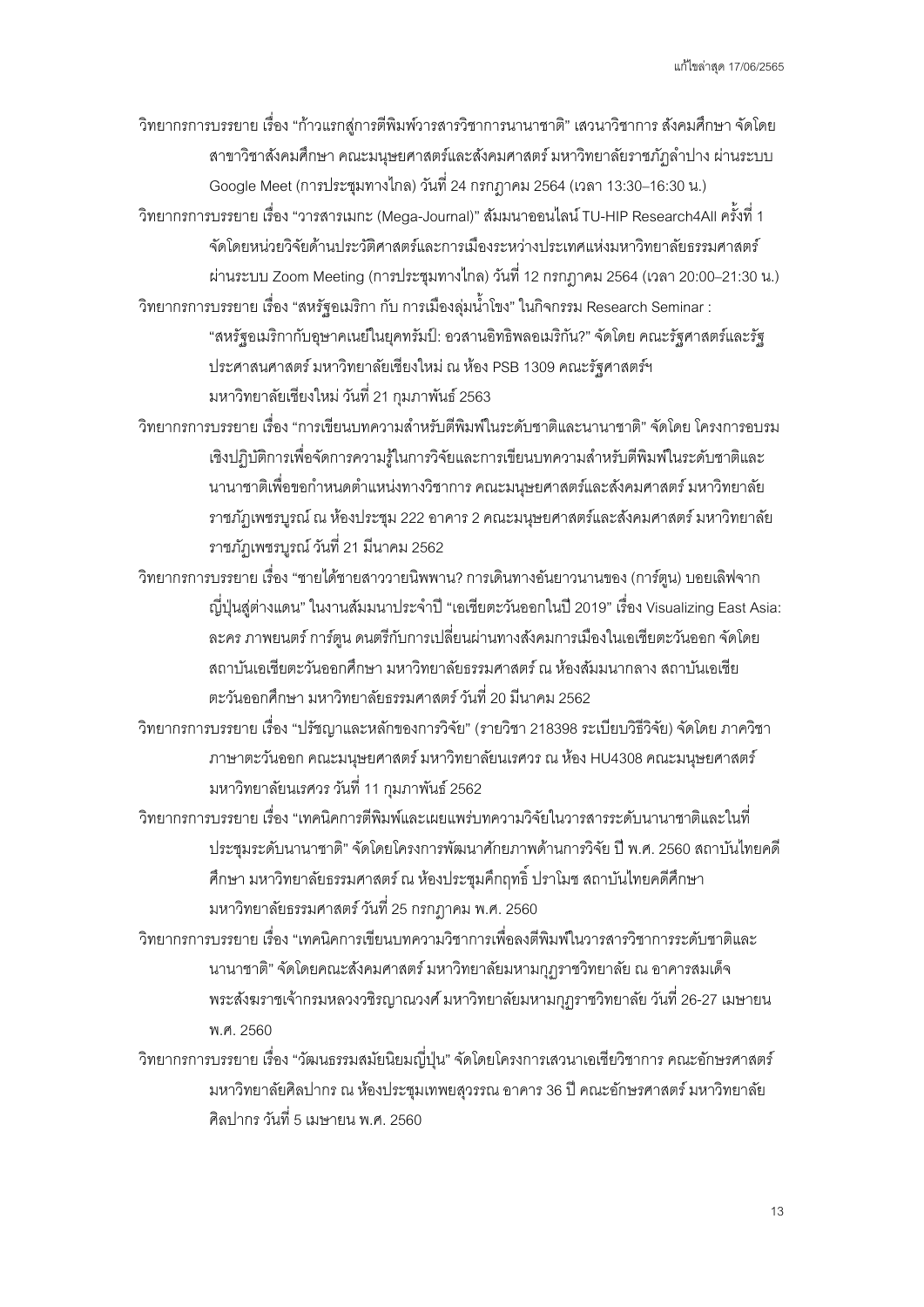- วิทยากรการบรรยาย เรื่อง "เทคนิคการตั้งหัวข้องานวิจัย" จัดโดย โครงการพัฒนานักศึกษา คณะศิลปศาสตร์ สถาบันการจัดการปัญญาภิวัฒน์ณ ห้อง 4-0609 ชั้น 6 อาคาร CP All Academy สถาบันการ จัดการปัญญาภิวัฒน์วันที่ 6 พฤษภาคม พ.ศ.2558
- วิทยากรการบรรยาย เรื่อง "การเขียนบทความวิชาการ/วิจัย เพื่อตีพิมพ์ผลงานในวารสารต่างประเทศ" จัดโดย คณะสังคมศาสตร์ มหาวิทยาลัยนเรศวร ณ ห้องประชุมราชพฤกษ์ คณะสังคมศาสตร์ มหาวิทยาลัย นเรศวร วันที่ 23เมษายน พ.ศ. 2558
- วิทยากรการบรรยาย เรื่อง "วัฒนธรรมสมัยนิยมในภาพยนตร์วัยรุ่นเกย์ไทย: การเมืองของภาพตัวแทน" ในการ เสวนาโต๊ะกลมหัวข้อ"มองวัฒนธรรมสมัยนิยมผ่านภาพยนตร์ในเอเชีย" การประชุมวิชาการ ระดับชาติ"ภาษาและวัฒนธรรม 2557" เรื่อง "วัฒนธรรมสมัยนิยม"จัดโดยสถาบันวิจัยภาษาและ วัฒนธรรมเอเชีย มหาวิทยาลัยมหิดล ร่วมกับศูนย์วิจัยพหุลักษณ์สังคมลุ่มนํ้าโขง มหาวิทยาลัยขอนแก่น และสถาบันเอเชียตะวันออกศึกษา มหาวิทยาลัยธรรมศาสตร์ณ สถาบันวิจัย ภาษาและวัฒนธรรมเอเชีย มหาวิทยาลัยมหิดล วันที่28 กรกฎาคม พ.ศ. 2557
- วิทยากรการบรรยาย เรื่อง "ASEAN Paradox: ความเป็นภูมิภาค กับ ความ (ไม่) หลากหลายทางวัฒนธรรม" โครงการอบรมหลักสูตร "ผู้บริหารสถานศึกษา" รุ่นที่1 จัดโดยมหาวิทยาลัยราชภัฏสวนสุนันทา ร่วมกับ กรมส่งเสริมการปกครองส่วนท้องถิ่น ณ มหาวิทยาลัยราชภัฏสวนสุนันทา วันที่5 พฤษภาคม พ.ศ. 2557

# **งานบรรณาธิการและบทบาทอื่ น:**

บรรณาธิการ, *International Journal of East Asian Studies* (IJEAS) (ต.ค. 2561–ธ.ค. 2562) รองบรรณาธิการ, *International Journal of East Asian Studies* (IJEAS) (ส.ค.–ก.ย. 2561) สมาชิกกองบรรณาธิการ, *International Journal of East Asian Studies* (IJEAS) (2559–2560) สมาชิกกองบรรณาธิการการประชุมวิชาการ, International Conference on Nation-Building 2019จัดโดย สถาบันการสร้างชาติ(NBI) ระหว่างวันที่ 26-27 พฤศจิกายน 2562 ณ โรงแรม The Majestic Hotel กรุงกัวลาลัมเปอร์ประเทศมาเลเซีย

สมาชิกกองบรรณาธิการการประชุมวิชาการ, The Second International Conference on Nation-Building: Innovative Solutions for Rural Development to Move towards a Developed Countryจัดโดย สถาบันการสร้างชาติ(NBI) สถาบันอนาคตศึกษาเพื่อการพัฒนา(IFD) และ Women's Institute of Management (WIM) ประเทศมาเลเซีย ระหว่างวันที่ 6-8 พฤศจิกายน 2561 ณ โรงแรม Swissotel Le Concorde กรุงเทพมหานคร

# **ผู้ทรงคุณวุฒิกลั่ นกรองบทความ**

*วารสารญีปุ่ นศึกษาธรรมศาสตร์ ่* , *วารสารรัฐศาสตร์และรัฐประศาสนศาสตร์มหาวิทยาลัยขอนแก่น*, *วารสาร สังคมศาสตร์ มหาวิทยาลัยนเรศวร*, *วารสารการเมืองการปกครอง*, *ASR Chiang Mai University Journal of Social Sciences and Humanities*, *Asian Affairs: An American Review*, *Asian Ethnicity*, *Asian Review*,